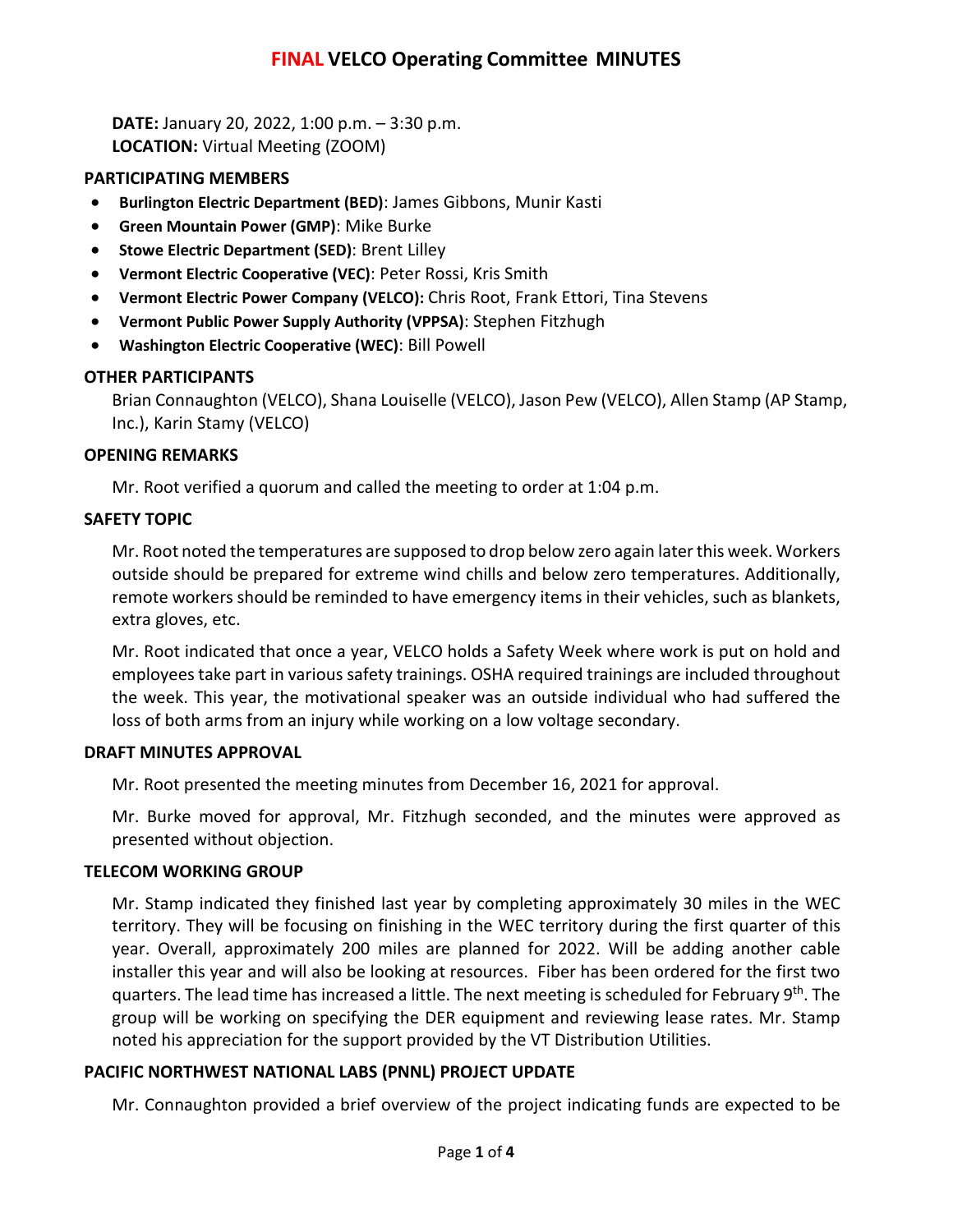# **FINAL VELCO Operating Committee MINUTES**

directed to Vermont through a partnership with the Pacific Northwest National Laboratory (PNNL) with the goal to demonstrate that grid information can be used to inform grid operations. The first use case will be underfrequency load shedding decision support. VELCO has submitted the proposal and is currently awaiting the results of the review process, with the expectation the project should be awarded some time in February. Mr. Connaughton indicated a subcommittee of the OC would be a good way to engage the VT Distribution Utilities and support the project. This approach was also included in the proposal to provide a means for DU participation. Mr. Connaughton expects to have another update at the next meeting, along with a clearer ask on the subcommittee. One potential consequence of signing the contract, could be that the contractual requirement on government contractors to have all their employees vaccinated would be applied to VELCO. This order has been stayed in the courts, but it has not been definitely resolved. VELCO is expected to sign the contract in February and is monitoring the situation closely.

### **K42 UPDATE**

Mr. Ettori indicated the project was presented today at Planning Advisory Committee. Prior to the meeting, VELCO did some outreach to various stakeholders since ISO-NE was going to be looking for feedback from stakeholders on the proposal at the meeting. Overall the feedback and comments were positive. The next step will be to present at the Reliability Committee (RC). Following that, there would be a vote at the Reliability Committee. The decision will revolve around whether the incremental cost of the larger bundled conductor will be paid regionally or by VT (\$6M). The VELCO analysis showed that the larger conductor is economic based on losses reduction using similar to energy efficiency economic analysis. ISO-NE has been questioning this approach as it is new to them but very common with distribution utilities and NE regulators. There are other benefits both engineering and generation operations to the VELCO solution.

#### **ISO UPDATE**

Mr. Ettori provided an update on various items:

- Setting up a call with the Transmission Owners (TO) and ISO-NE to discuss FERC Order 881, which requires Transmission Providers to implement ambient-adjusted ratings. Filing with FERC is a compliance obligation for ISO. It is the TO's responsibility to rate the line. Currently only have summer/winter ratings. ISO will need to figure out how to implement this on their end. There is a big push behind this nationally.
- Received another protest on the behind-the-meter proposal. Responses were previously submitted to FERC. The expectation is to hear back some time in February.
- FERC Order 2222 aggregation of DERs was approved at the Participants meeting. 75% were in favor. Small scale DER (150 KW or above) will be able to participate in the markets.
- Minimum Price Offer Rule is going forward in the short term. VELCO is currently reviewing to determine impact and best position to take.

### **LOAD SHED PROGRESS**

Mr. Pew indicated that a Winter Readiness Task Force has been formed. Their first meeting was last week. As a result of the meeting, VT Distribution Utilities are currently reaching out to Municipalities in their areas to discuss coordination and expectations if rotating outages were to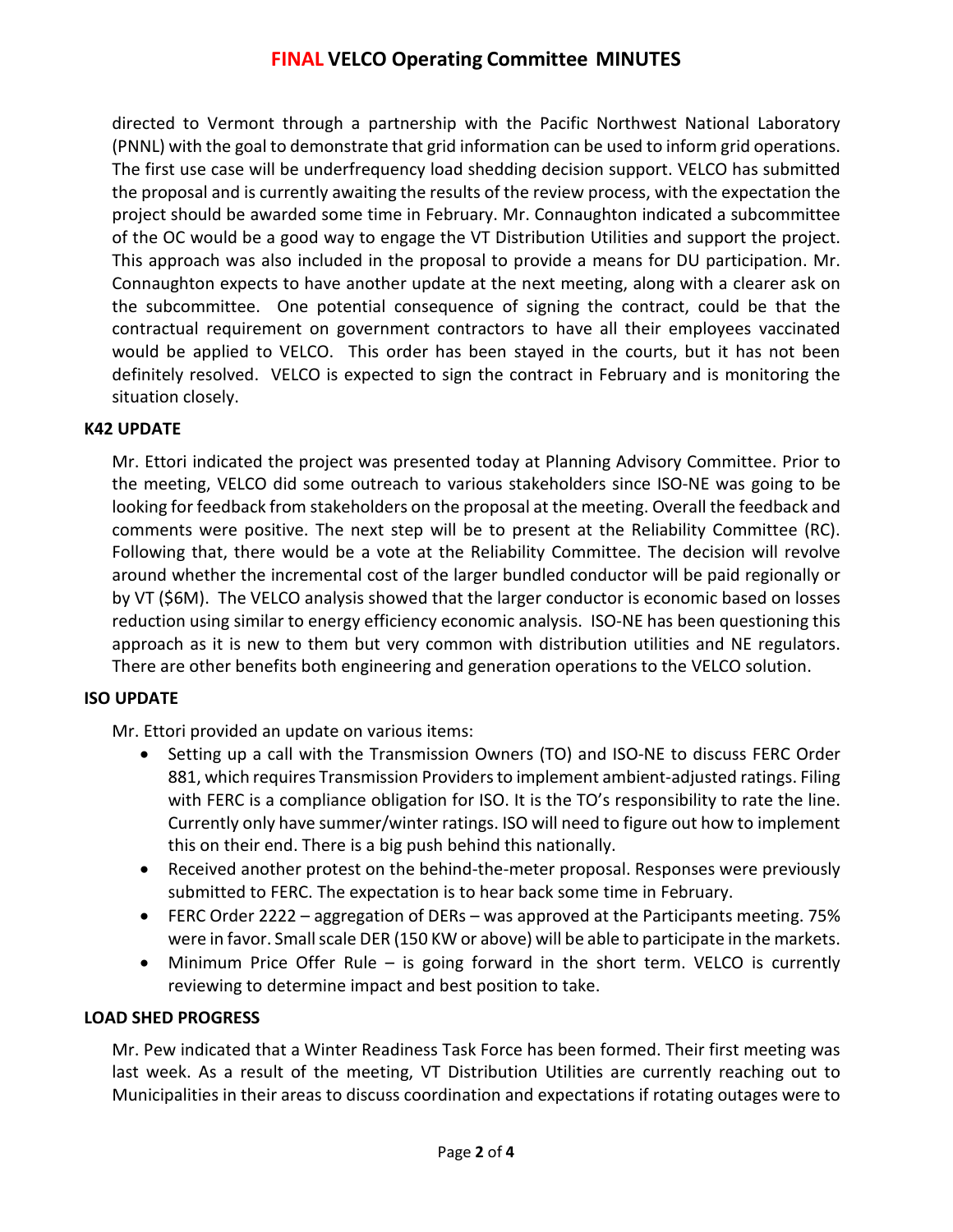occur. The goal of these conversations is collaboration and to clear up any misconceptions that may exist. Mr. Pew noted the Winter Readiness Task Force will be meeting every other week and will include a review of ISO-NE's 21-Day Energy Assessment Forecast and Report.

### **VTAM UPDATE**

Ms. Stamy indicated, as noted during a previous OC meeting, the Vermont Transmission Administration Manual (VTAM) will be going through a review and update this year. Ms. Stamy is in charge of this review. As part of the review and update, she will be recommending the VTAM function as a cost-allocation document, eliminating empty chapters and administration of the OATT. She may also be recommending severing the OC Bylaws from the VTAM and making them a stand-alone document. Additional research will be done first to see if this makes sense. A redlined draft will be coming soon.

### **COVID-19 UPDATE**

Mr. Root noted VELCO reverted back to remote working following Christmas due to expected increase in cases. There have been more cases recently with employees, but all have been mild in nature. The overall vaccination rate is approximately 96%.

Mr. Burke indicated GMP had previously planned to bring office personnel back in November, but this was paused. Operationally, most supervisors and leaders are in the office and masked when moving around. GMP is experiencing higher cases, but all have been mild in nature. Overall vaccination rate is mid-80%. GMP is adjusting masking mandates for within vehicles based on booster status. Outcome of close contacts has changed based on recent guidelines. GMP is also doing test to stay.

Mr. Rossi noted VEC's vaccination rate is over 90%. Office personnel are currently working remotely. A few managers are in the office. There are no in-person/group meetings allowed at this time. Additionally, no intermixing of crews is currently allowed. Some cases with employees, but all have been mild in nature. Mr. Rossi also noted that VEC now has a fully operational backup control center, which allows the split of control center operations.

Mr. Gibbons noted BED had been working on a modified work from home policy which would have employees in the office 2-3 days, but with the recent case increases, employees are allowed to work from home more at this time. KN95 masks are required for those in the office.

Mr. Powell noted WEC is similar to others. Work from home is now more optional than previously. Since the holiday, WEC has closed public access except with appointment only.

Mr. Fitzhugh indicated the students are back at Norwich. They are seeing about 5-10% of cases. With respect to municipality, Northfield is still open. Most are vaccinated. Unsure about the other municipalities.

### **OTHER BUSINESS**

### **Open discussion**

- Appointment of Dave Kresock Washington Electric Cooperative
	- o Mr. Root noted Mr. Kresock is replacing Ms. Richards. He indicated Mr. Dunn has provided his approval for this replacement.